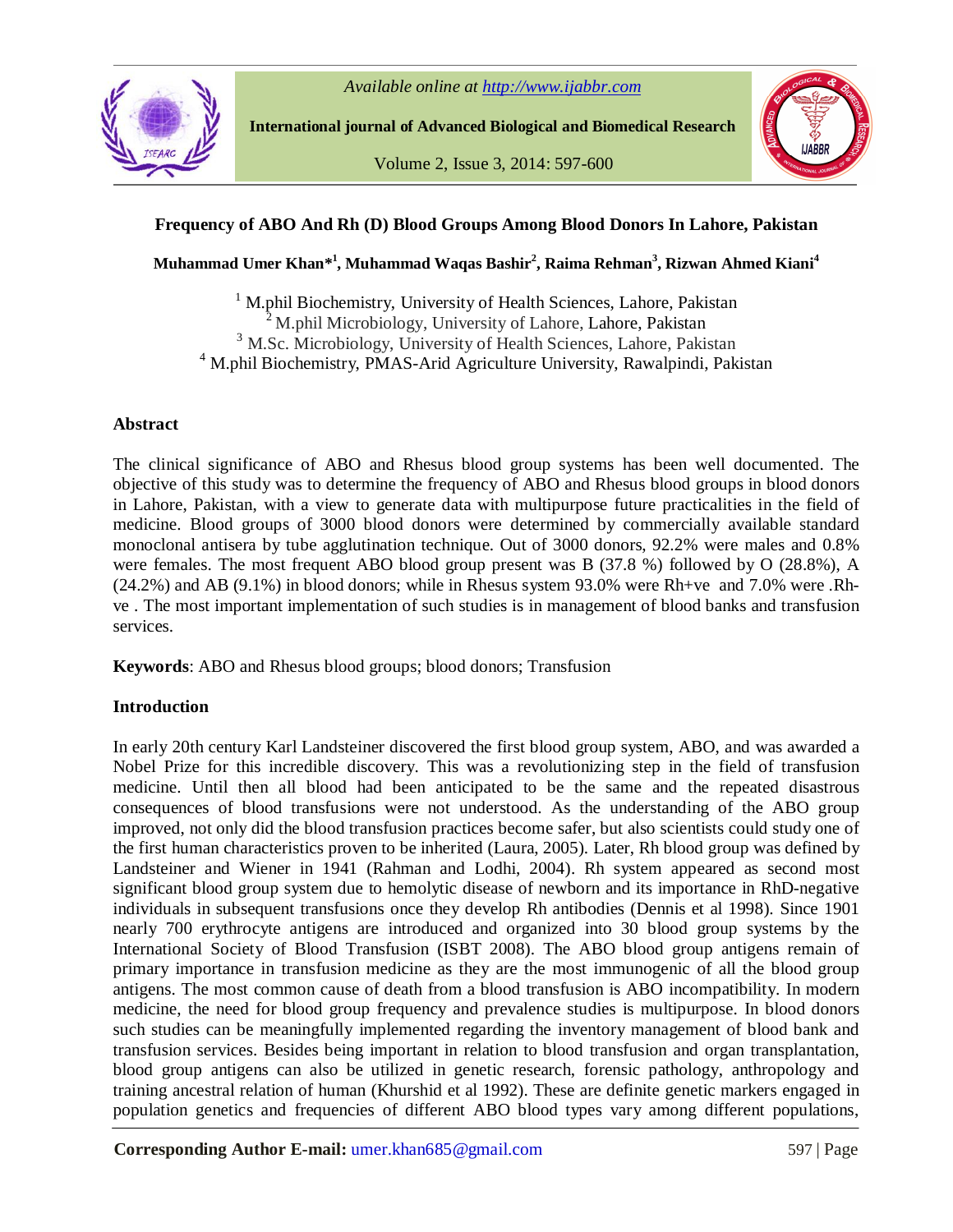implying that a particular blood type conversed a selection advantage (e.g., resistance against an infectious disease. (Sigmon 1992). The aim of the present study was to record the frequency of ABO and Rhesus blood groups among blood donors in Lahore, Pakistan, and also to compare the statistics with the population of other areas of Pakistan, as well as some other countries of the world, with a view to obtain data with multipurpose future utilities in the field of medical science and also see the common trend of the prevalence of various blood groups.

## **Materials and Methods**

A total number of 3000 healthy adult donors, volunteers as well as directed, between the ages 18-60 yrs visiting the CH&ICH and Ittefaq Hospital (Trust), Lahore from July to December 2012, were included. After taking informed consent 2ml blood sample was drawn from the antecubital vein of each donor in a disposable syringe, and transferred immediately to a tube containing ethylene diamine tetra acetic acid (EDTA). ABO and Rh (D) blood grouping was done by test tube agglutination method, forward and reverse both types (Dacie and Lewis, 2006). Forward blood grouping (cell grouping) was performed using commercially available (Biolaboratories) standard antisera A, antisera B, and Antisera D. Reverse blood grouping (serum grouping) was performed by test tube agglutination method with pooled known A, B and O cells. Final blood group was confirmed only if both forward group (cell group) and reverse group (serum group) are identical. Rh negative blood groups were confirmed by antiglobulin technique. All weak D groups were considered as Rh positive. Descriptive statistics were used to describe the data. Using SPSS v.16 the data was managed and analysed.

# **Results**

Out of 3000 donors, 2975 (92.2%) were males and 25 (0.8%) were females. This shows blood donation practices are much more prevalent among males as compare to females.Table 1 shows the age distribution of donors.

| Table 1. Prequency and percentage of age groups |           |            |  |  |  |  |
|-------------------------------------------------|-----------|------------|--|--|--|--|
| Age Group                                       | Frequency | Percentage |  |  |  |  |
|                                                 |           | $\gamma_0$ |  |  |  |  |
| $20-30y$                                        | 1345      | 44.8       |  |  |  |  |
| $30-40y$                                        | 1272      | 42.4       |  |  |  |  |
| $40-50y$                                        | 383       | 12.8       |  |  |  |  |
| Total                                           | 3000      | 100        |  |  |  |  |

**Table 1: Frequency and percentage of age groups**

The frequency and percentage of ABO blood groups among blood donors is shown in table 3. It reveals the frequency of blood groups as B>O>A>AB.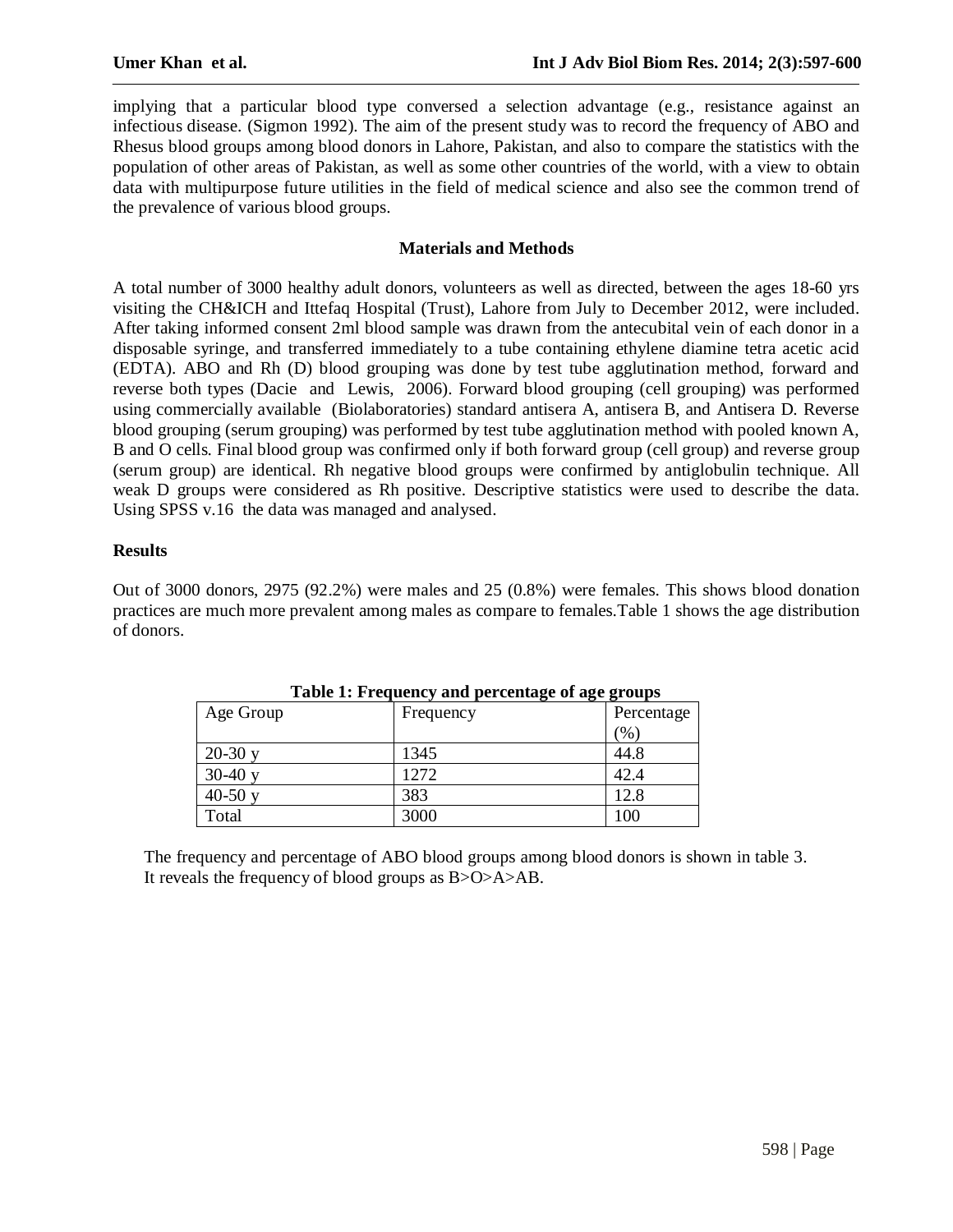| <b>Blood Group</b> | Frequency | Percent |
|--------------------|-----------|---------|
| В                  | 1135      | 37.8    |
|                    | 864       | 28.8    |
|                    | 727       | 24.2    |
| ΑB                 | 274       | 9.1     |
| <b>TOTAL</b>       | 3000      |         |

|  | Table 2 : Frequency and percentage of ABO blood groups |  |  |  |  |
|--|--------------------------------------------------------|--|--|--|--|
|--|--------------------------------------------------------|--|--|--|--|

The frequency and percentage of Rhesus blood group system were found to be Rh+ve 2789 (93.0%) and Rh-ve 211(7.0%).

#### **Discussion**

The order of prevalence of various blood groups found in this study matches those which have been recorded in other studies on various segments of the Pakistani population (Khurshid, 1992; Khaliq, 1984; PMRC, 1984; Yousif, 1988; Khan, 2004). However the data from the British and African populations reveals that O group is most dominant in those populations as compare to Indo-Pak sub-continent where equal dominance of group B and O is seen (Khaliq, 1984; Talib 1991). One similarity is that the least reported group in all the populations is AB, as seen in our study as well. The dominance of group O has been reported in United States, Syrian Arab, Palestine and Asia with AB being the rarest blood group while in Saudi Arabia blood group A is more prevalent as compared to the Pakistani population where there is higher prevalence of group B. In India the most prevalent blood group is O, followed by B, A and AB (Canadian blood services, 2010). The relative frequency of blood groups in Bangladesh is O>A>B>AB and in Nepal is A>O>B>AB (Talib 1991 and Ghasemi). In addition all over the world the trend of Rh (D) positive is much higher as compare to Rh (D) negative (Canadian blood services, 2010). The differences of blood grouping among various populations may be due to geographical variations, external environment and genetic factors involved. Racial and environmental factors have been described to affect the frequency of various blood groups in researches conducted on various societies, including Bangladesh and Latin America (Shamim 2002). The genetic and environmental factors responsible for varying frequency of the blood groups among the Pakistani population needs to be investigated further.

## **Conclusion**

In conclusion, generation of record of blood groups, not only provides data about the availability of blood in case of regional calamities, but also serves as a fore warner of future burden of disease. Such studies need to be carried out at regional levels.

## **References**

Canadian Blood Services - Société canadienne du sang. "Types & Rh System, Canadian Blood Services". Retrieved 2010-11-19.

Dacie and Lewis 2006. Practical haematology, 10th ed, Churchill Livingstone, Philadelphia.